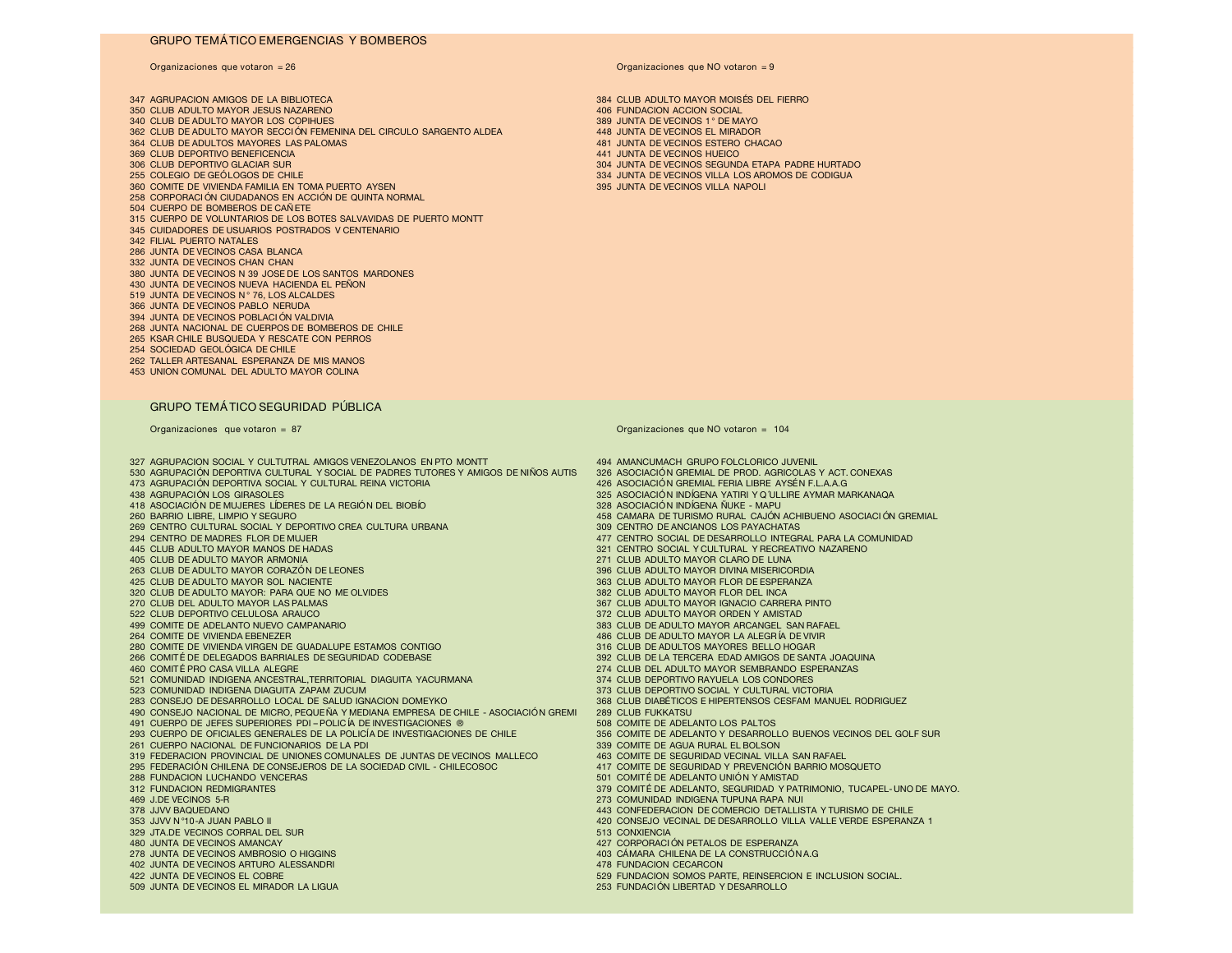419 JUNTA DE VECINOS ESMERALDA TOCOPILLA<br>516 JUNTA DE VECINOS ELOR DEL NORTE LA ROBITA DE VENEZIA DE VENEZIA DE VEHÍCULOS DE LA ROBITACIÓN RAQUI 510 JUNTA DE VECINOS FRANCISCO BASCUÑAN GUERRERO 299 JJ.VV UNION Y PROGRESO TOFRESO TORRESO TORRESO TORRESO TO<br>272 JUNTA DE VECINOS GABRIELA MISTRAL III Y IV 272 JUNTA DE VECINOS GABRIELA MISTRAL III Y IV 476 JUNTA DE VECINO HORIZONTE A 1999 ANNO 1999 ANNO 1999 ANNO 1<br>279 JUNTA DE VECINOS GENERAL BULNES ANNO 1999 ANNO 1999 ANNO 1999 ANNO 1999 ANNO 1999 ANNO 1999 ANNO 1999 ANNO 279 JUNTA DE VECINOS GENERAL BULNES<br>440 JUNTA DE VECINOS ISLA MAGICA DE ANCUD 285 JUNTA DE VECINOS JOSE GREGORIO ARGOMEDO 259 JUNTA DE VECINOS KRAHMER 259 JUNTA DE VECINOS KRAHMER 461 JUNTA DE VECINOS ALTO LOMAS DEL MAIPO 502 JUNTA DE VECINOS LAS PALMAS-VALLE BLANCO **317 JUNTA DE VECINOS BALMACEDA**<br>351 JUNTA DE VECINOS UNDA VISTA EL BALCON COM CON 1994 JUNTA DE VECINOS BABBIO NORTE 351 JUNTA DE VECINOS LINDA VISTA EL BALCON 291 JUNTA DE VECINOS BARRIO NORTE 290 JUNTA DE VECINOS LOS DOMINICOS 472 JUNTA DE VECINOS CASAS VIEJAS 277 JUNTA DE VECINOS MANUEL RODRIGUEZ 437 JUNTA DE VECINOS CERRO VERDE 474 JUNTA DE VECINOS MARIANO LATORRE A ANALISTA DE VECINOS COLBUNALES EN 1999 EN 1999 A 404 JUNTA DE VECINOS COLBUN<br>404 JUNTA DE VECINOS MONJITAS ORIENTE A ANALISTA DE VECINOS CRUZ ROJA A 1999 A 404 JUNTA DE VECINOS CRUZ R %435 JUNTA DE VECINOS MONJITAS ORIENTE A ANNO 1999 DE VECINOS CRUZ ROJA A SUNTA DE VECINOS CRUZ ROJA A SUNTA DE VECINOS CRUZ ROJA A SUNTA DE VECINOS CRUZ ROJA A SUNTA DE VECINOS EL LLANO U.V. N° 24<br>343 JUNTA DE VECINOS NOR 479 JUNTA DE VECINOS NORTE CHICO II ETAPA 471 JUNTA DE VECINOS EL LLANO U.<br>471 JUNTA DE VECINOS NUMERO 26 BARRIO YUOGOESLAVO 455 JUNTA DE VECINOS EL MIRADOR 338 JUNTA DE VECINOS NUMERO 26 BARRIO YUOGOESLAVO 455 JUNTA DE VECINOS EL MIRADOR AND 1999 1999 1999 1999 1999<br>1997 JUNTA DE VECINOS N° 83, VILLA LOS REGIDORES 287 JUNTA DE VECINOS N° 83, VILLA LOS REGIDORES<br>2005 JUNTA DE VECINOS N°25 CARLOS FOLLER 3ER SECTOR FRANCKE 4000 ANNO 1999 ASI JUNTA DE VECINOS ELEUTERIO RAMÍREZ 305 JUNTA DE VECINOS N°25 CARLOS FOLLER 3ER SECTOR FRANCKE 434 JUNTA DE VECINOS ELEUTERIO RAMÍREZ A 1999 1999<br>1998 JUNTA DE VECINOS N°41 "VILLA LAS NIEVES" 348 JUNTA DE VECINOS N°41 "VILLA LAS NIEVES"<br>318 JUNTA DE VECINOS N°6 PICHIPELLAHUEN 318 JUNTA DE VECINOS N °6 PICHIPELLAHUEN 483 JUNTA DE VECINOS GAJARDO SUR DE LA COMUNA DE CAÑETE 446 JUNTA DE VECINOS N°18 POBLACIÓN FISCAL a componente de la componente de la componente de la componente de la componente de la componente de la componente de la componente de la componente de la componente de la compon 376 JUNTA DE VECINOS N º38 SENO ALMIRANTAZGO 466 JUNTA DE VECINOS HERMANOS CARRERA U.V. N ° 26 505 JUNTA DE VECINOS POBLACI ÓN VILLA LOS NARANJOS PARTE BAJA<br>322 JUNTA DE VECINOS PUANGUE 359 JUNTA DE VECINOS REMODELACIÓN EL MORRO N°23 302 JUNTA DE VECINOS LA PORTADA III 423 JUNTA DE VECINOS RURAL CALETA EL RIO 281 JUNTA DE VECINOS SAN JUAN DE DIOS 512 JUNTA DE VECINOS SAN LORENZO EL BORO 298 JUNTA DE VECINOS SANTA ANA SEGUNDA 517 JUNTA DE VECINOS TERRAZAS DE COLLAO<br>429 JUNTA DE VECINOS TORREONES 416 JUNTA DE VECINOS TRES MARIA TOCOPILLA<br>464 JUNTA DE VECINOS VILLA ARTURO PRAT II 432 JUNTA DE VECINOS VILLA DESCO<br>525 JUNTA DE VECINOS VILLA OBSERVATORIO II 1-23 349 JUNTA DE VECINOS VILLA PATAGONIA DE PUERTO AYSEN 527 JUNTA DE VECINOS VILLA PIRAMIDE 1 527 JUNTA DE VECINOS VILLA PIRAMIDE 1 496 JUNTA DE VECINOS POBLACI ÓN JORGE ALESSANDRI A 12 JUNTA DE VECINOS POBLACI ÓN JORGE ALESSANDRI A 12 JUNTA DE VECINOS RENACER 24 DE MARZO 358 NUEVA UNIÓN COMUNAL DE JUNTA DE VECINOS DE SANTIAGO 497 JUNTA DE VECINOS RENACER N° 17-A 352 ORGANIZACION NO GUBERNAMENTAL DE DESARROLLO RED DE APOYO PARA LOS EMIGRANTES 459 JUNTA DE VECINOS SHANGRI-LA<br>1998 S.T.I. PESC. ARMADORES. BRISAS MARINAS CALETA LA ARENA 308 S.T.I. PESC. ARMADORES, BRISAS MARINAS CALETA LA ARENA 400 de 1999 de 1999 de 1999 de 1999 de 1909 de 1908<br>311 STL COM, EST. EN FRUTA Y PROD. LAC. NUEVA ESPERANZA 400 de 1999 de 1999 de 1999 de 1999 de 1999 de 1999 d 311 STI. COM. EST. EN FRUTA Y PROD. LAC. NUEVA ESPERANZA and a series and a series and a series and a series o<br>468 JUNION COMUNAL DE JUNTA DE VECINOS DE SANTIAGO A SERIES ANTIGOS DE SANTIAGO A SERIES ANTIGOS TIERRA VIVA 282 UNION COMUNAL DE JUNTA DE VECINOS DE SANTIAGO 468 JUNTA DE VECINOS TIERRA VIVA 413 UNION COMUNAL DE JUNTAS DE VECINOS NUEVA TOCOPILLA<br>414 UNION COMUNAL JUNTA DE VECINOS CAUQUENES 400 DE VECINOS DE 1999 A 442 JUNTA DE VECINOS VILLA ESPERANZA II 414 UNION COMUNAL JUNTA DE VECINOS CAUQUENES

300 JU.VV N° 6 DE LA POBLACIÓN BAQUEDANO.<br>299 JU.VV UNION Y PROGRESO TORREBLANCA 398 JUNTA DE VECINOS 5 A EL BOSQUE ORIENTE 411 JUNTA DE VECINOS ADONAY 485 JUNTA DE VECINOS ATACAMA CENTRAL U.V. Nº 17-A<br>317 JUNTA DE VECINOS BALMACEDA 310 JUNTA DE VECINOS JARDIN DEL SUR, SECTOR CASTRO TORO, ANTOFAGASTA<br>365 JUNTA DE VECINOS JOSE MIGUEL CARRERA 433 JUNTA DE VECINOS LA CHIPANA N16<br>302 JUNTA DE VECINOS LA PORTADA III 393 JUNTA DE VECINOS LOS COLONOS DEL SENDERO<br>454 JUNTA DE VECINOS LOS PIONEROS 333 JUNTA DE VECINOS N48 VILLA SUYAI DE DALCAHUE<br>314 JUNTA DE VECINOS NACE CHILE 452 JUNTA DE VECINOS NUEVA BRISAS DEL MAIPO<br>515 JUNTA DE VECINOS Nº 3 - RCARAMPANGUE 456 JUNTA DE VECINOS N°15-R ENSENADA EL ARRAYAN<br>313 JUNTA DE VECINOS N°2 COSAPILLA 436 JUNTA DE VECINOS POBLACION LOS ANDES 2 SECTOR<br>324 JUNTA DE VECINOS POBLACION MATTA 424 JUNTA DE VECINOS RENACER 24 DE MARZO<br>497 JUNTA DE VECINOS RENACER Nº 17-A 526 JUNTA DE VECINOS VILLA IRENE FREÍ POR SIEMPRE 421 JUNTA DE VECINOS VILLA JARDINES DE RINCONADA 492 JUNTA DE VECINOS VILLA JUAN HAMILTON 375 JUNTA DE VECINOS VILLA LOS NARANJOS 518 JUNTA DE VECINOS VILLA NAHUELBUTA 514 JUNTA VECINOS SECTOR 7 SAN JOSÉ DE LA ESTRELLA 33 354 LEGION MILITAR DE ANGOL DEL PERSONAL EN RETIRO DE LAS INSTITUCIONES ARMADAS DE CHILE 487 MIRADOR LAS BRISAS 292 ONG FORMACIÓN Y CONVERGENCIA 341 ORGANIZACI ÓN DE MUJERES ALFARERAS DE POMAIRE 284 ORGANIZACI ÓN NO GUBERNAMENTAL DE DESARROLLO CULTUREROS ARTESANOS U ONG CULTUREROS ARTESANOS 391 RESCATE FELINO 344 SINDICATO TRANSITORIO DE MUJERES TRABAJADORAS "MUJERES DEL MAR" DE PUERTO CHACABUCO" 415 UNION COMUNAL ADULTO MAYOR VIDA NUEVA 361 UNION COMUNAL CLUBES DE ADULTO MAYOR SAN FELIPE 381 UNIÓN COMUNAL DE JUNTAS DE VECINOS CALAMA

399 UNIÓN COMUNAL DE JUNTAS DE VECINOS LINARES